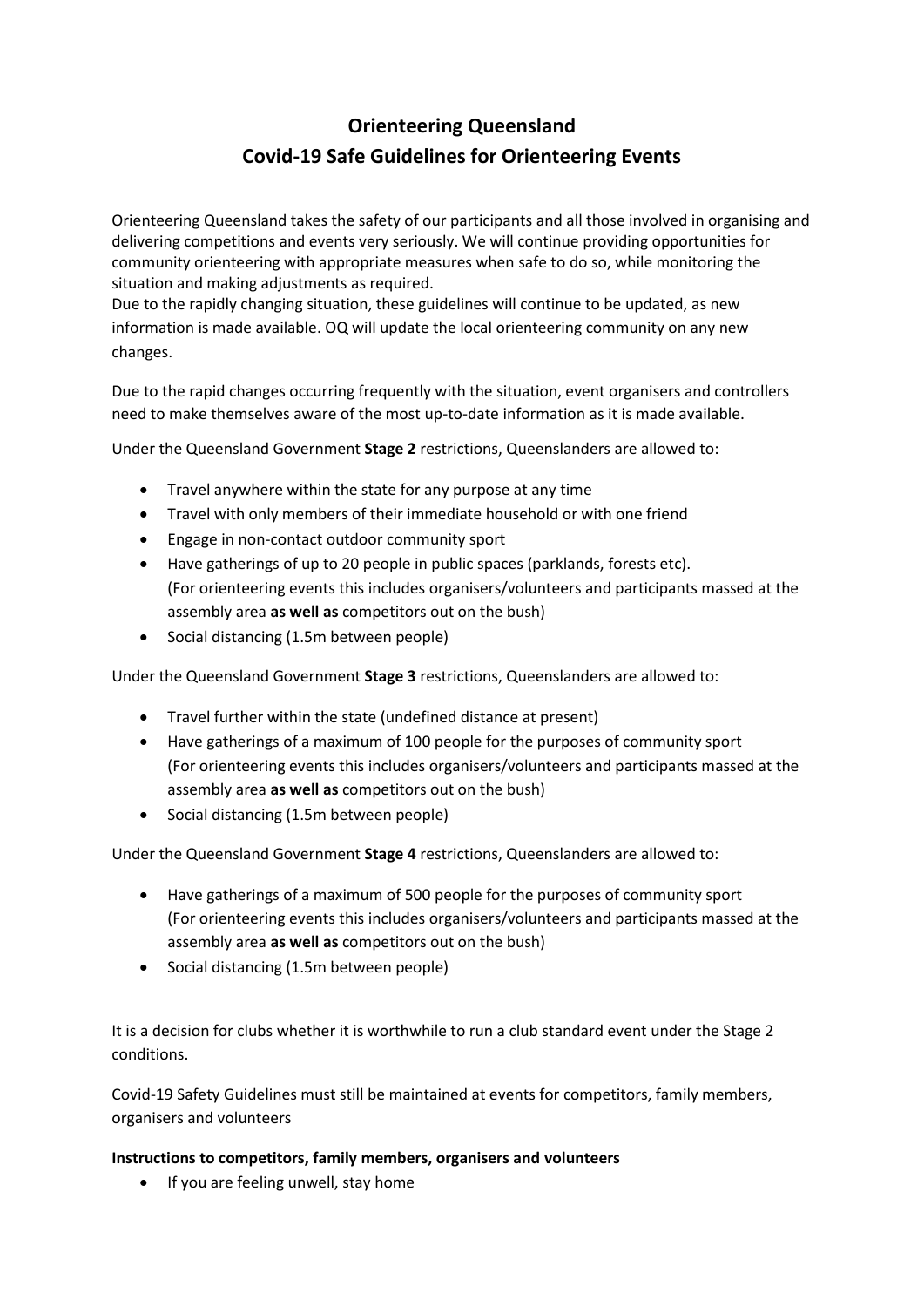- Do not to come to an event if you have any Covid-19 symptoms or have been in recent contact with someone who has Covid-19 or you are awaiting a COVID-19 test result.
- Wash your hands thoroughly before leaving home and as soon as you return
- Practise safe respiratory hygiene (coughing and sneezing into elbow etc) and no spitting
- Avoid touching your eyes, nose and mouth
- Avoid contact with others. Social distancing (1.5m between people)

To reduce public contact at orienteering events (particularly in the parking area, at registration and at the start and finish as well as around the general assembly area), OQ has developed a set of guidelines to help conduct Covid-19 safe events.

# **Car parking**

- *If room is available, try and provide spacing between cars.*
- *Orienteers to avoid socializing in the car parks before or after an event.*

# **Assembly area**

- Where possible, choose an assembly area large enough to accommodate adequate social distancing of competitors
- **Movement through the assembly area is critical**
- *Signage will be needed to advise people to abide by social distancing rules*
- *Household groups to set up 2m apart at the assembly area*
- *Warming up and stretching should be done in a space well away from the assembly area and away from others*
- *For events taking place during Stage 2 restrictions (maximum 20 people), organizers may have to instruct some competitors to remain in their cars until places become available to compete. In this case, the general run of Arrive → Compete → Leave may have to be applied to enable everyone to start in a reasonable time.*
- *There will be no drinks or food for sale at any events.*

# **Registration**

- *Ensure that all event attendees' (***competitors, family members, organisers and volunteers)** *details are collected electronically and stored to allow contact tracing in the event of an infection (name, email address, phone number). For example: a QR Code can be generated to enable attendees to sign in with.*
- *Discourage Enter on the Day for regular orienteers, with registrations and payments strongly advised to be done online via Eventor or PayID*
- *Newcomers always welcome as EOD, but full contact details must be taken and stored electronically.*
- *Contact newcomers after their first event so they can be given information on how to enter online for the next event.*
- *Instructions on entering with Eventor to be available with online course information.*
- *Competitors should only approach the registration desk if changing their course or SI stick number.*
- *Registration volunteers should wear gloves.*
- *Hand-sanitiser or disinfectant spray or wipes to be provided at registration.*
- *Pens to be sanitised between uses.*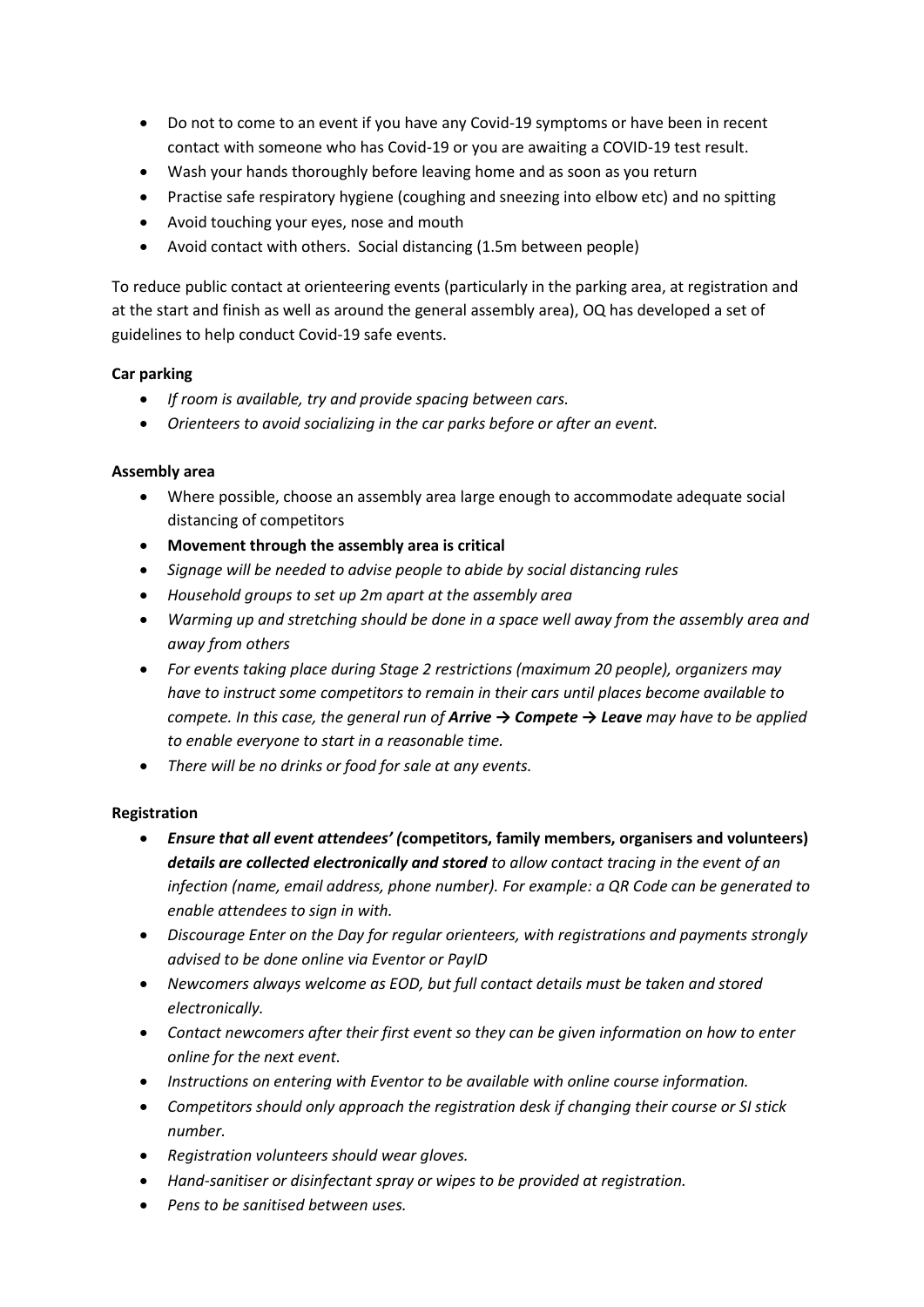• *There will no key box.*

# **Hire compasses, SI sticks and mapboards**

- *To be sanitised with disinfectant spray or wipes before and after use by participant*
- *One use only per event*
- All hire sticks, compasses and mapboards to be cleaned *with disinfectant spray* after each event

# **Toilets**

- *No toilet facilities should be required for local events with accessible public toilets (advise beforehand)*
- *For more distant events - In addition to handwashing facilities (hand sanitiser only), provide disinfectant wipes in the toilet for wiping down any touched surfaces (eg: lid and seat)*

# **Start procedure**

- *Signage to tell people to distance themselves from others as they approach the start.*
- *Use taping/ground marking to ensure competitors waiting to start on the same course are separated by 1.5m*
- *Space start lanes to maintain 1.5m separation (and stagger start times for adjacent lanes if necessary) to provide suitable distancing*
- *"Clear", "Check" and "Start" units to be wiped with disinfectant and wiped frequently (e.g. 5 minute intervals or 20 starters, whichever comes first) by Start Marshall*
- *The Start and Finish should be located at least 50 metres apart, preferably near the assembly area, but not at the assembly area itself.*

#### **Maps**

- *Whoever prints or organises the printing of the maps should sanitise their hands prior to handling maps*
- *The starter should move the maps partially out of the map boxes or distribute maps individually to competitors to minimize contact of other maps by competitors.*
- *No re-use of maps unless wiped down with sanitiser* (*waterproof maps only).*
- *Where possible Control Descriptions should be printed on the maps. If Control Descriptions are provided, the event organiser must arrange for hygienic safe handling.*

#### **SI units**

- *Use MapRunF for events (if possible) for events with proven effective satellite coverage (park, street and sprint events).*
- *Otherwise only SI units to be used at events (no back-up punches to be used)*
- *SI units to be placed on stands or on clear, flat ground (where they will not tip over), not hung.*

*(Flags may still be hung above units).*

- *Starter should tell competitors not to touch SI units but only insert SI stick*
- *Clubs may choose to use an honesty punching system (flags alone or flagging tape/crepe paper to mark control sites) or use SI units only at random control points along courses.*